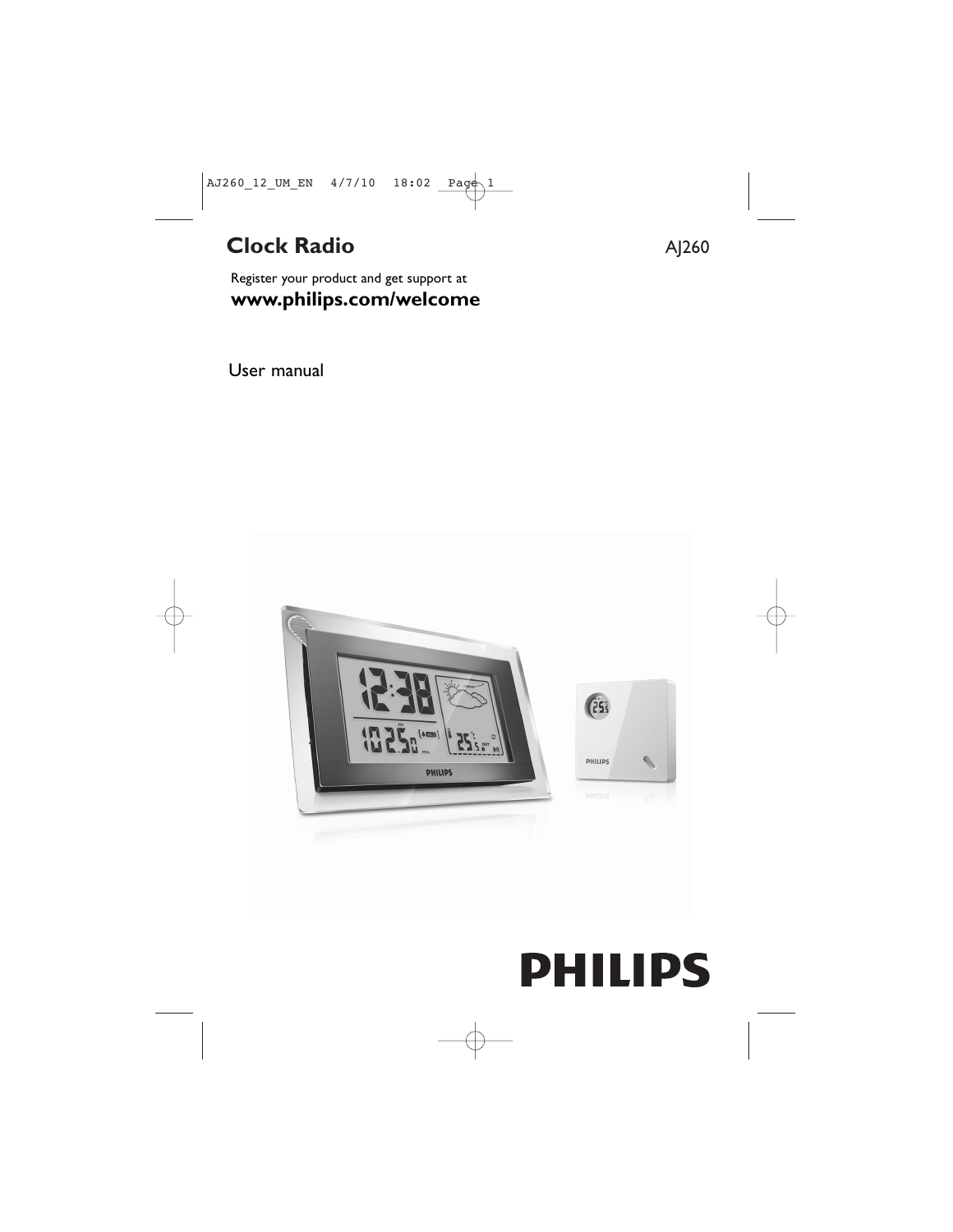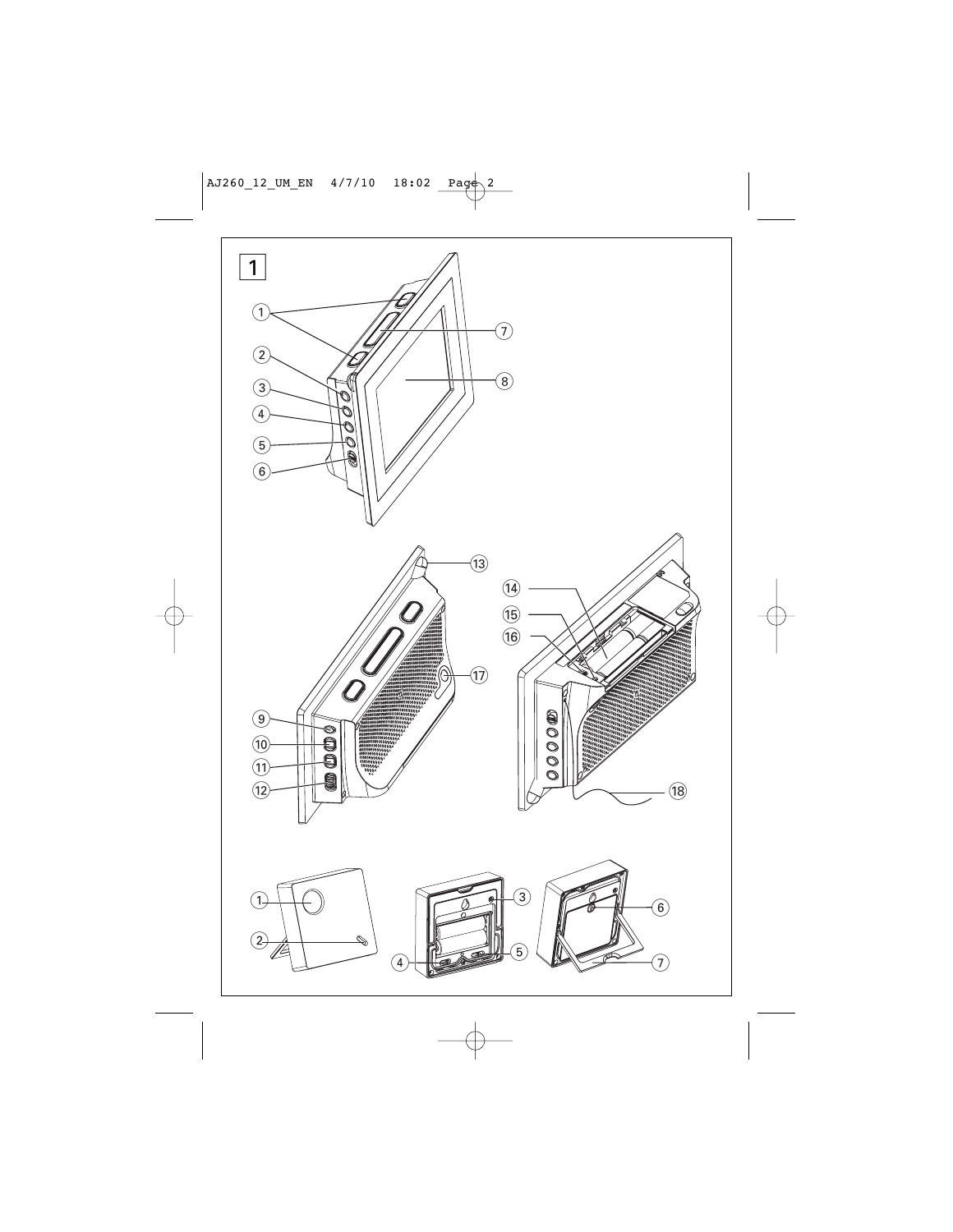



 $\boxed{2}$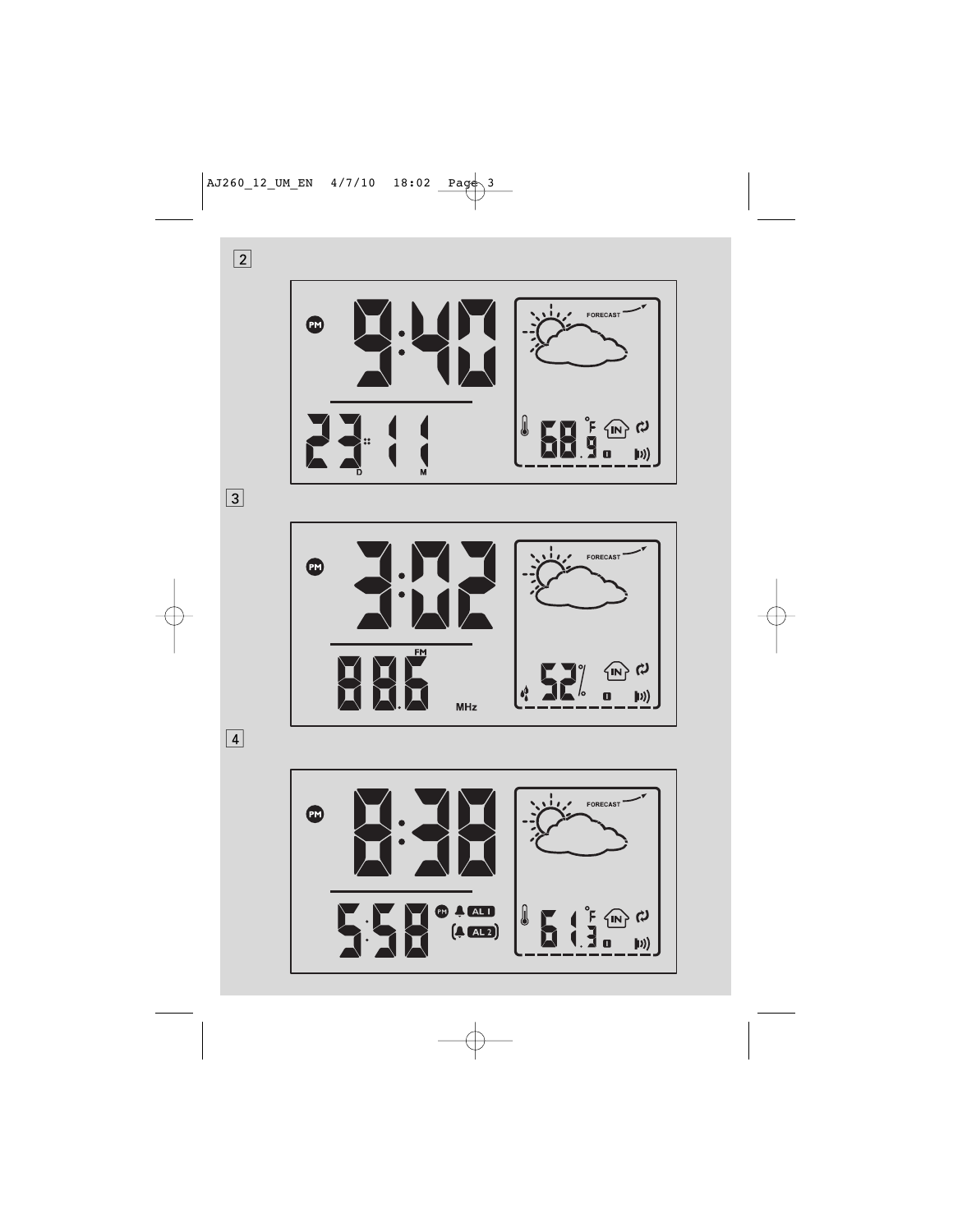# **English Controls**

Congratulations on your purchase, and welcome to Philips! To fully benefit from the support that Philips offers, register your product at www.philips.com/welcome.

## **Supplied accessory**

- 1 X certified AC 7.5V adapter (Input: 220-230V ~50Hz 30mA, Output: 7.5V = - 250mA)
- 1 X outdoor sensor

# **Controls (see 1)**

#### 1 **ALM 1/ ALM 2**

- activates/confirms ALARM 1 /ALARM 2 time setting
- switches off the alarm

#### 2 **RADIO ON/OFF**

- switches the radio on/off
- switches the set on or to standby
- stops the active buzzer or radio alarm for 24 hours
- switches off the sleep timer

#### 3 **TIME SET/RCC SYNC**

- activates/confirms clock/date setting
- activates RCC (Radio Controlled Clock) reception

#### 4 **AUTO SCAN/DATE**

- programs preset radio stations
- displays month and day information in standby mode
- changes display order between month and day during setting time
- receives transmission from the sensor

#### 5 **DISPLAY**

- toggles between indoor temperature, indoor humidity and outdoor temperature
- 6 **RADIO•BUZ**
	- selects alarm mode: radio or buzzer

#### 7 **REPEAT ALARM/BRIGHTNESS CONTROL**

- pushes to switch off alarm for a 9-minute period
- changes the brightness of the display illumination
- $\overline{8}$  **LCD Display** shows the clock/ alarm time or radio and weather forecast information

#### **6 SLEEP/ΔLARM RESET**

- switches off radio for timer mode
- adjusts timer options for radio playback
- stops the active buzzer or radio alarm for 24 hours

#### 0 **PRESET +/-**

– selects a preset radion station

#### ! **TUNING +/-**

- tunes to radio stations
- adjusts clock / alarm time
- @ **VOL** adjusts sound level
- (i3) **Color lamp** indicates the different forthcoming weather situation
- (14) **Battery compartment** opens to insert 4 x 1.5V **AAA** batteries

#### % **RESET**

– press if the set / display does not react to operation of any button

#### ^ **(oC oF) Slide Switch**

- $-$  selects between Centigrade ( $\rm ^{O}C$ ) or Fahrenheit (<sup>O</sup>F) temperature unit display
- $\pi$  **DC 7.5V**  $\rightarrow$ – socket for AC/DC 7.5V adapter
- 18 **Pigtail** FM antenna to improve FM reception

### **Controls on the sensor (see** 1**)**

#### 1 **LCD display**

- shows current temperature, and low battery indication of the sensor
- 2 **LED light** 
	- flashes when the sensor is transmitting

#### 3 **RESET**

– resets to start transmitting

#### 4 **(oC oF) Slide Switch**

– selects between Centigrade (<sup>O</sup>C) or Fahrenheit (<sup>O</sup>F) temperature unit display

#### 5 **CHANNEL 1/ 2 /3**

- selects RF channel to transmit and receive between the senor and the main unit
- 6 **Door lock** 
	- turns to lock and un-lock the sensor door.

#### 7 **Sensor support**

– pulls out to stand the sensor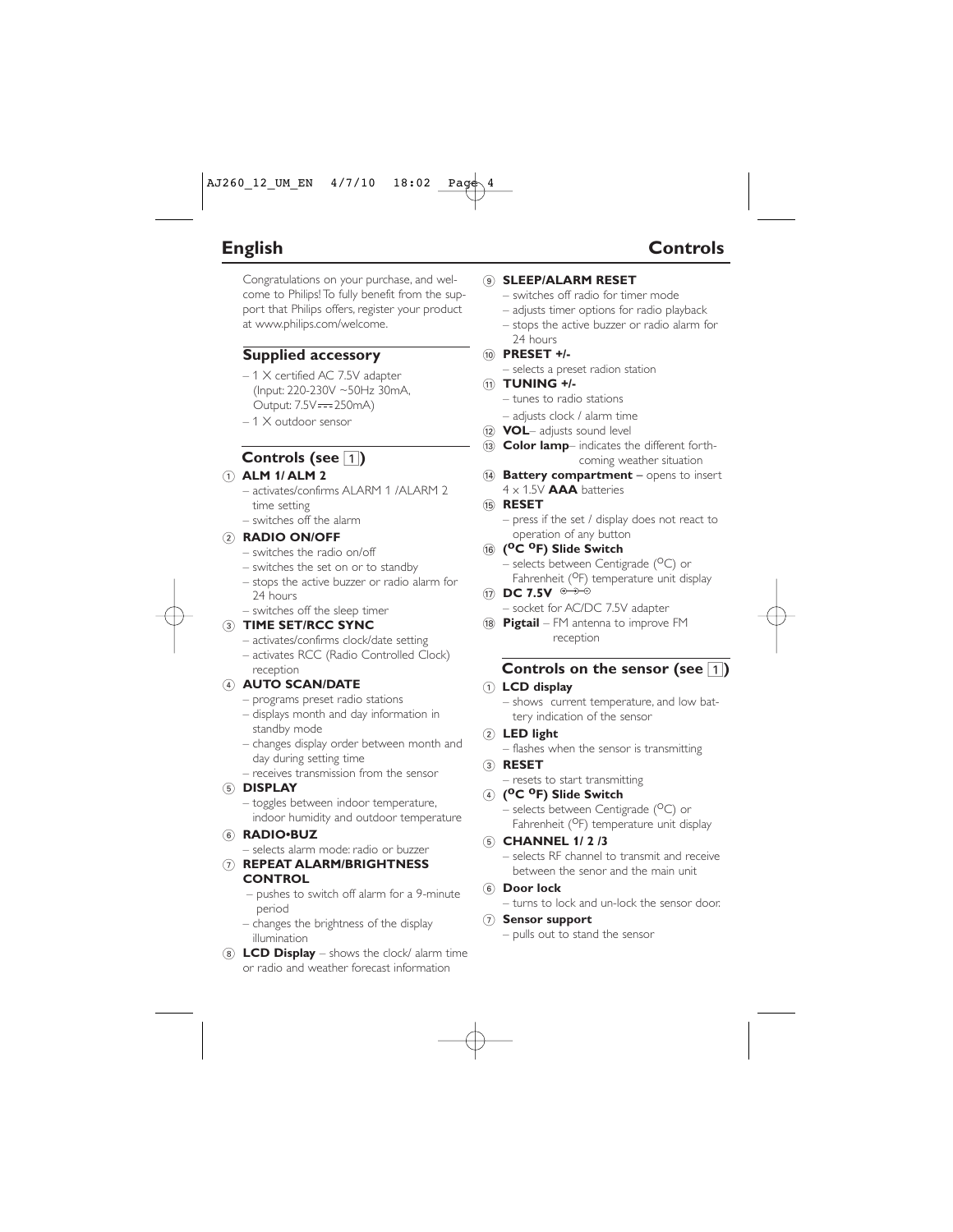#### **Power supply**

Make sure you remove the plug from the set and wall outlet before inserting batteries.

#### **Batteries (not supplied) for the main unit and the outdoor sensor**

- **1** Open the battery door and insert 4 batteries, typed **AAA** for the main unit, and 2 batteries typed **AA** for the sensor, with the correct polarity as indicated by the "**+**" and "**–**" symbols inside the compartment.
- **2** Replace the battery door, making sure the batteries are firmly and correctly in place.The set is now ready to operate.

#### *Batteries contain chemical substances, so they should be disposed of properly.*

#### **Mains Adapter**.

#### **Note: Remove the batteries before you**

#### **use the AC adapter.**

**1** Connect the mains adapter to the set's DC 7.5V socket and to the power socket.

#### *Helpful hints:*

To avoid damage to the set, use only the adapter supplied!

#### *The type plate is located on the bottom of the set.*

**This set complies with the radio interference requirements of the European Community.**

#### **Setting the clock and date (see** 2**)**

The clock uses 24-hour time format.

#### **Auto setting (RCC - Radio Controlled Clock)**

The set has a built-in radio controlled clock (RCC).The clock automatically synchronizes the current time and date when it is brought within the range of the radio signal DCF77.5KHz generated from Frankfurt, Germany, for Central Europe.

**1** For the first time when the set is powered on, or reconnected to power, the set will auto perform RCC searching.

Or, to perform RCC searching, press briefly **TIME SET / RCC SYNC**.

- → The  $\left(\hat{\mathbf{A}}\right)$  will display flashing, indicating RCC searching is in progress (See  $\overline{3}$ ).
- → When time signal is received,  $(n \triangleq n)$  displays. If no signal is received.  $\triangle$  will display.

#### **To adjust to your local time**

If you didn't previously adjust to your local time, or the set is reconnected to power, the time searched by RCC is Central European time.To adjust the time to your local time, you need to calculate the time zone difference between your local time and the central European time, and do the steps described in " **Manual setting** ".

#### *Helpful hints:*

- The searching will stop 10 minutes later if no time signal is received.
- RCC time will auto be updated at 2:00 am every day.You don't need to re-adjust to your local time if

#### **Manual setting**

You may also set or adjust time manually.

- **1** Press and hold **TIME SET / RCC SYNC** for 2 seconds.
	- $\rightarrow$  The digits for year flash.
- **2** Hold down or press **TUNING +/-** repeatedly to adjust the time digits.
- If the set currently shows the central European time, add or subtract by hour(s) the time zone difference from your local time.
- When it comes to adjust month and day, you may press **AUTO SCAN/DATE** to change the display order between month and day.
- **3** Press **TIME SET / RCC SYNC** to confirm the setting.

 $\rightarrow$  The digits for month flashes.

**4** Repeat **steps 2-3** to complete all the other settings for month, day, hour and minute.

#### *Helpful hints:*

If you already adjust the time to your local time, RCC time searching will auto update to your local time.

#### **Standby power consumption**

|--|--|--|--|--|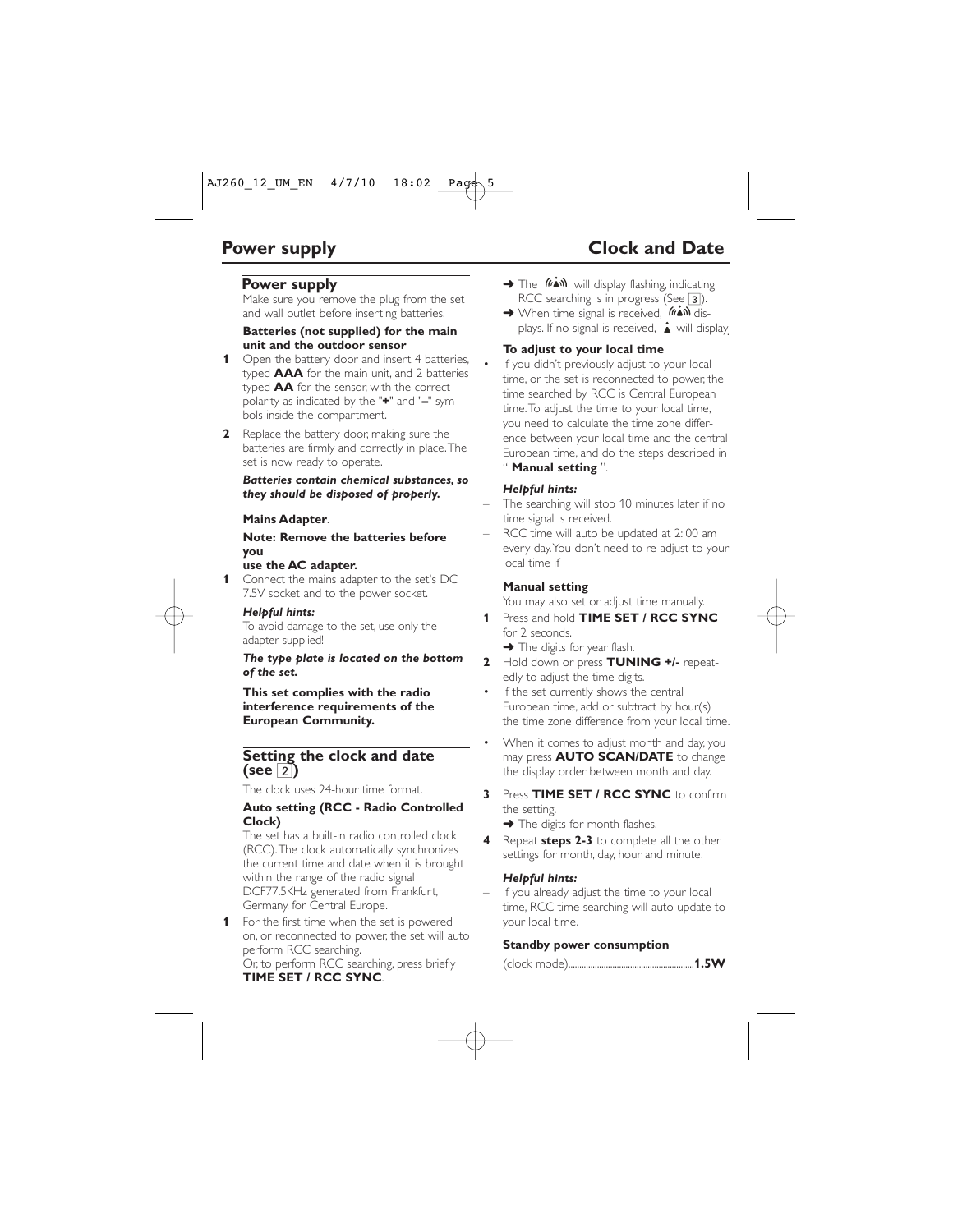# **Digital tuner**

#### **Tuning to radio station**

- **1** Press **RADIO ON/OFF** to switch on the radio (FM only).
	- $\rightarrow$  The radio station frequency and the waveband will be displayed. (See  $\overline{3}$ ).
- **2** Press and hold **TUNING +/-** until the frequency in the display starts running.
	- $\rightarrow$  The radio automatically tunes to a station of sufficient reception.
- **3** Repeat step 2 if necessary until you find the desired station.
- To tune to a weak station, press **TUNING +/-** briefly and repeatedly until you have found optimal reception.

#### **To improve reception:**

FM: Extend and adjust the pigtail for optimum reception.

#### **Programming radio stations**

You can store up to a total of 10 radio stations in the memory (10 FM) manually or automatically (Auto store). Any previous presets will be erased.

#### **Manual programming**

- **1** Tune to your desired station (see **Tuning to radio stations**).
- **2** Press and hold **PRESET +/-** to activate programming.

➜ Display: **PRSET** flashes.

- **3** Press **PRESET +/-** once or more to allocate a number from 1 to 10.
- **4** Repeat steps 1-3 to store other stations.

#### *Helpful hints:*

You can erase a preset station by storing another frequency in its place.

#### **Autostore**

Autostore automatically starts programming radio stations from preset 1. Any previous presets e.g. manually programmed will be erased.

**1** In radio mode, press **AUTO SCAN/DATE** until the frequency in the display starts running.

**→** Available stations are programmed (FM). After all stations are stored, the first autostore preset station will then automatically play.

#### **To listen to a preset or autostore station**

Press the **PRESET +/-** buttons once or more until the desired preset station is displayed.

# **Using the alarm**

AJ260 allows you to simultaneously set two different alarms (ALARM 1 and ALARM 2 ) which can go off in the radio or buzzer mode.The clock time needs to be set correctly before using alarm.

#### **Setting alarm time**

- **1** Press briefly **ALM 1** or **ALM 2** to display AL1 or AL2  $i$ con.
- **2** Press and hold **ALM 1**/ **ALM 2** for two seconds.
	- → The hour digits flash.
- **3** Hold down or press **TUNING +/-** repeatedly to adjust the hours.
- **4** Press **ALM 1**/**ALM 2** to confirm the setting.
- **→** AL1/AL2 icon and the minute digits flash. **5** Hold down or press **TUNING +/-** repeatedly to adjust the minutes.
- **6** Press **ALM 1**/**ALM 2** to confirm the setting.

#### *Helpful hints:*

– In standby mode, press **DATE** to display month and day information. In radio mode, to display alarm time, press **ALM 1**/**ALM 2**.

#### **Selecting alarm mode (activating)**

- **1** Press **RADIO ON/OFF** to switch to standby.
- **2** Select your choice of alarm mode: either radio, or buzzer by using the **RADIO•BUZ** slider.
- **3** Press **ALM 1**/**ALM 2** once or more to display  $\blacksquare$ 
	- $\rightarrow$  When alarm is activated,  $\blacksquare$  is displayed.  $(See | 4)$ ).
- **•** At the set alarm time, radio or buzzer will switch on automatically.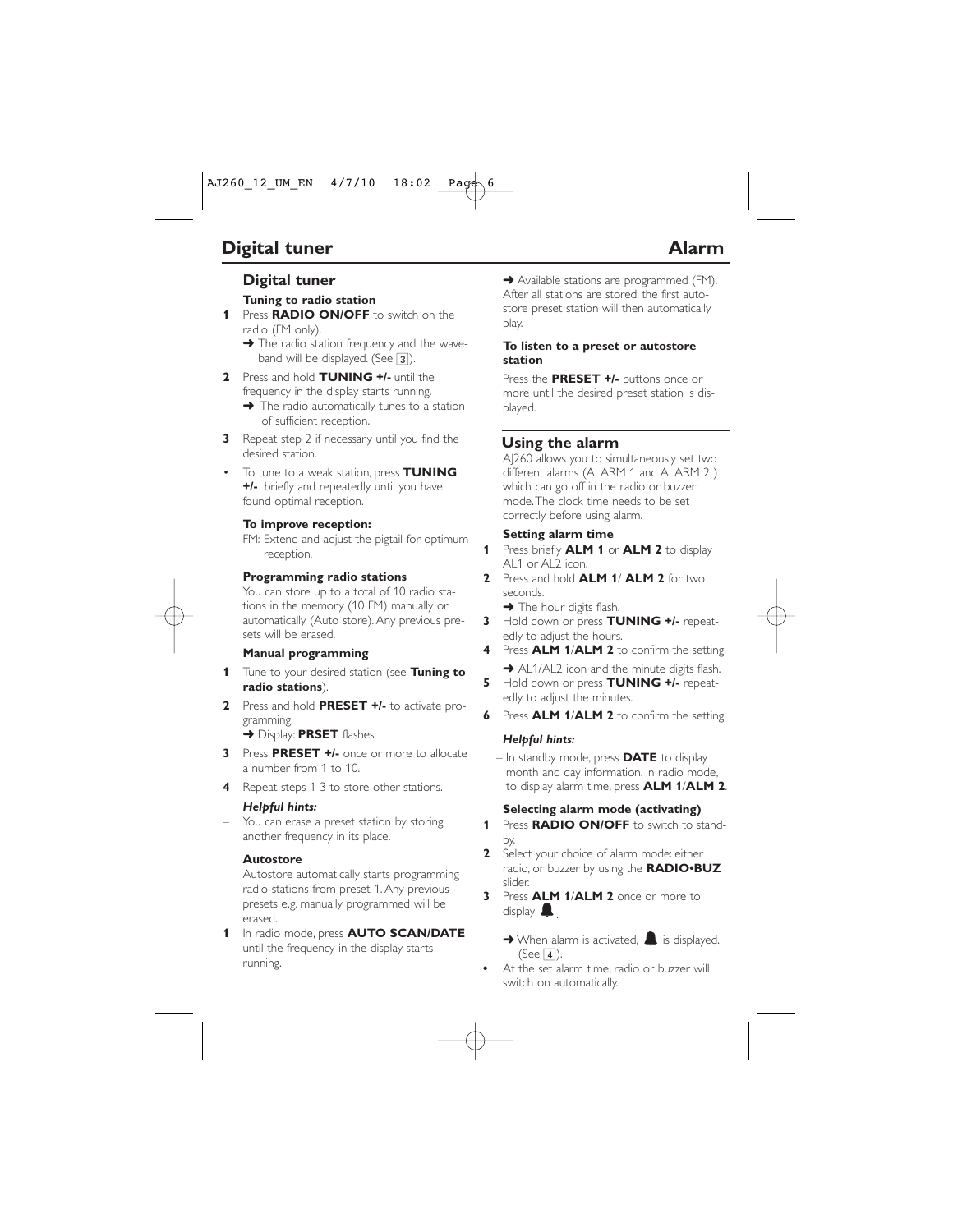#### **Switching off the alarm**

There are three ways of switching off the alarm. Unless you choose to cancel the alarm completely, the DAILY ALARM RESET option will be automatically kept activated from the time your alarm first goes off.

call at the same time for the following day:

#### **Daily alarm reset**

If you want the alarm to be stopped immediately but also wish to repeat the alarm

**1** During the alarm call, press once

#### **SLEEP/ALARM RESET** or **RADIO ON/OFF**.

#### **Repeat alarm**

This will repeat your alarm call at 9-minute intervals.

**1** During the alarm call, press **REPEAT ALARM/BRIGHTNESS CONTROL**.

#### **Switching off the alarm completely**

Press once or more corresponding **ALM 1** or **ALM 2** until **disappears.** 

# **Sleep**

The clock radio has a built-in sleep timer, which enables the set to be automatically switched off during radio playback after a set period of time.

#### **Setting the sleep time**

**1** During radio playback, set your timer by pressing repeatedly **SLEEP** until the desired timer option appears.

**→** Selections are follows (time in minute)  $10 \rightarrow 20 \rightarrow 30 \rightarrow 60 \rightarrow 90 \rightarrow 120 \rightarrow 0$ FF $\rightarrow$ 10

- **2** The set will turn off automatically at the selected time.
- **3 To cancel the timer function**, either press **SLEEP** once or more until "OFF" appears, or press **RADIO ON/OFF** to switch to standby.
	- → "SLEEP" disappears when sleep function is cancelled.

#### *Note:*

– The sleep function does not affect your alarm time setting(s).

# **Weather forecast**

The unit is capable of detecting atmospheric pressure changes. Based on the collected data, it can predict the weather in the next 12 to 24 hours.The effective range covers an area of approximately 30 to 50 km.

| $I_{\rm FORECAST}$ | Weather may get better.                  |
|--------------------|------------------------------------------|
|                    | roRECAST- -  Weather is in steady state. |
| FORECAST           | Weather may get bad.                     |

**•** Each weather forecast status will be displayed with graphical animation and different lighting colors at the top left hand corner of the unit, see the figure below.

#### **About color lighting**

- Battery operation:The light turns on for 10 seconds after each atmospheric measurement, or after any button pressed.
- AC operation:The light always turns on when the power is switched on.To let the light turn on just like the case of battery operation mentioned above, press and hold

#### **REPEAT ALARM/BRIGHTNESS**

**CONTROL** for about 10 seconds.

| <b>LCD</b> display   | Light<br>color    |  |
|----------------------|-------------------|--|
|                      |                   |  |
| <b>Sunny</b>         | Amber             |  |
|                      |                   |  |
| <b>Partly cloudy</b> | <b>Light blue</b> |  |
|                      |                   |  |
| Cloudy               | <b>Blue</b>       |  |
| <b>SALES</b>         |                   |  |
| Rainy                | Purple            |  |
| 確信                   |                   |  |
| <b>Stormy</b>        | Red               |  |
|                      |                   |  |
| Snow                 | White             |  |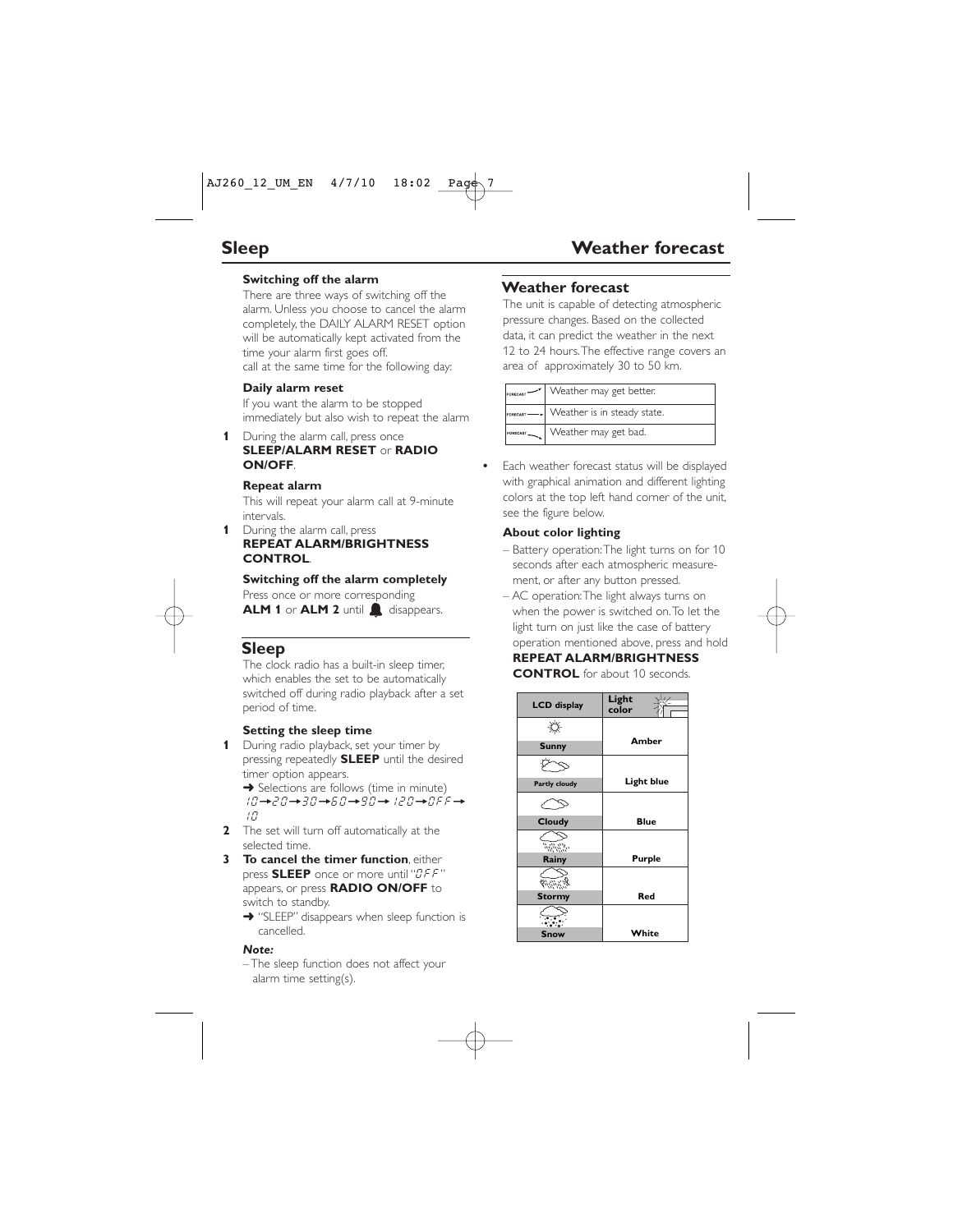#### *Notes:*

- The weather forecast based on the atmospheric pressure may vary slightly from the actual weather situation.
- The weather forecasts from this unit are predictions that covers the next 12 to 24 hours. It may not necessarily reflect the current situation.

### **Using the sensor to detect outdoor temperature**

The main unit comes with a outdoor sensor. Using the sensor the unit is capable to measure and display outdoor temperature through receiving data trasmitted from the sensor placed at other location.

#### **Wirelessly Connecting the sensor to the main unit**

- **1** Place the sensor in a desired open area.The place must be within 50 meters away from the main unit. Make sure the sensor is loaded with the batteries.
- **For the first time** using the outdoor sensor and the main unit, press **RESET** located on the sensor back, and **RESET** located in the battery compartment of the main unit. Then, the main unit will begin to receive transmission from the sensor.
- **•** To update the outdoor temperature from the sensor any time, press and hold **AUTO SCAN/DATE** for 5 seconds.
- **•** The temperature will be updated from the sensor about every 3 minutes.
- $\rightarrow$  When the outdoor temperature is updating with the sensor searching,  $\ket{m}$  is displayed on the main unit. (See  $\boxed{4}$ )

#### *To Improve the sensor reception*

In case of intermittent/no connection,

- **•** slide the **CHANNEL** switch to Channel **2** or **3**, located in the battery compartment of the sensor, then repeat the setup connection described above.
- **•** reduce the distance between the sensor and the main unit.

**•** press and hold **AUTO SCAN /DATE** for about 3 seconds to force the main unit to search for the remote sensor signal.

#### *Note:*

– The effective range of the sensor is 50 meters away from the main unit.The range may vary from the actual geographical situation.

#### **Indoor temperature and humidity**

- **•** The unit can also auto measure and display current temperature. in Centigrade  $(^{0}C)$  or Fahrenheit (<sup>O</sup>F).
- **•** Press **DISPLAY** to toggle the display between indoor temperature, indoor humidity and outdoor temperature (See  $\overline{2}$ ,  $\overline{3}$ ,  $\boxed{4}$ ).
- **•** Press and hold **DISPLAY** to enter autoscroll mode. Screen mode will show for 5 seconds.
- To select between <sup>O</sup>C or <sup>O</sup>F reading, use the **(oC oF)** slide switch (located in the battery compartment).

#### **Illumination brightness**  Press **REPEAT ALARM / brightness control** once or more.

The brightness of the display can be adjusted: *Bright*  $→ Low → Off → Bright$ 

# **Low battery indication**

When the batteries of the main unit or the sensor are running low, the low battery icon will be displayed on the main unit, or the sensor, indicating that the batteries should be replaced soon.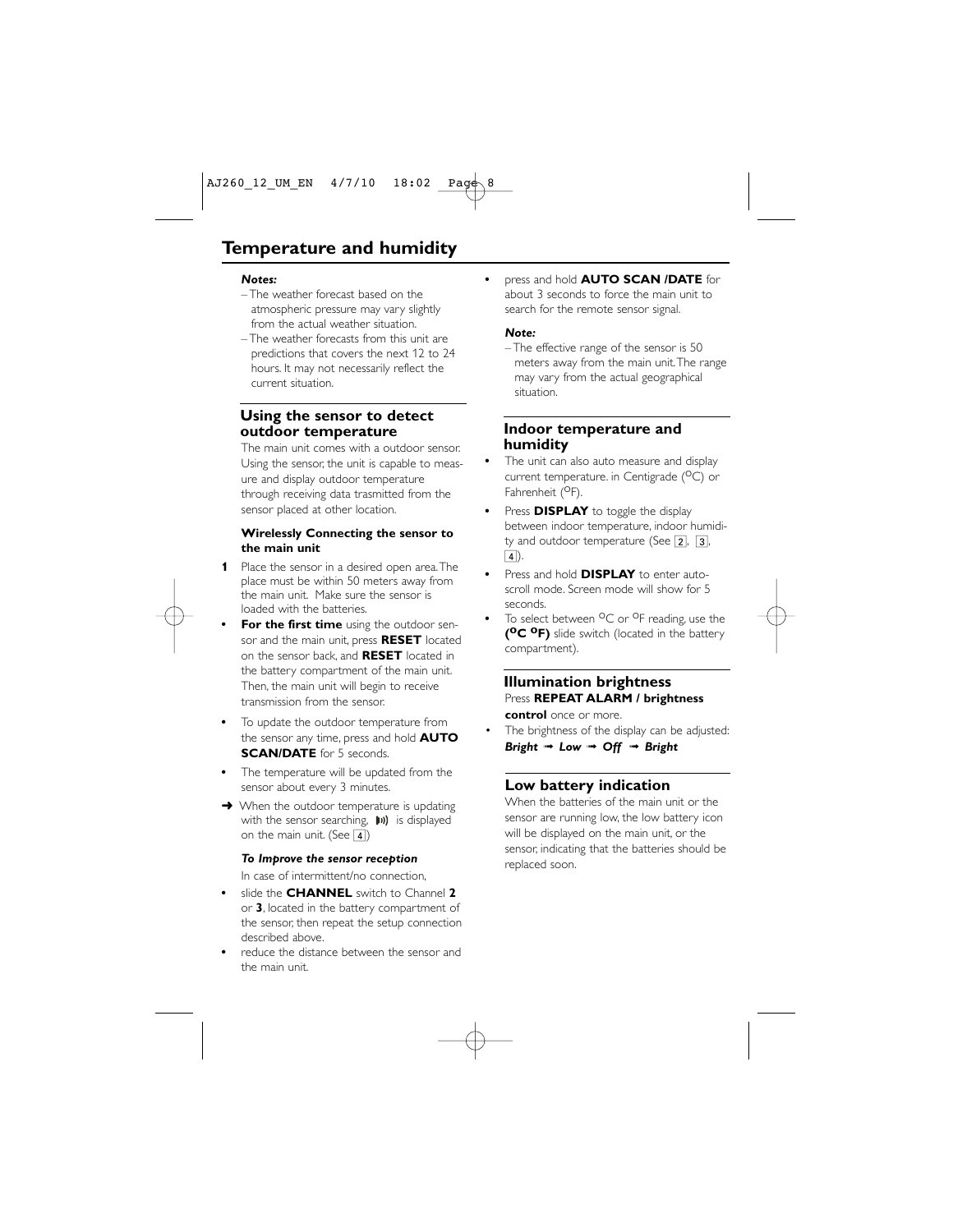## **Safety and general maintenance**

- **•** If you do not intend to use the clock radio for a long time, withdraw the power cord from the wall outlet.
- Place the set on a hard and flat surface so that the system does not tilt.
- Install the unit near the AC outlet and where the AC power plug can be easily reached.
- The apparatus shall not be exposed to dripping or splashing
- Do not expose the set, batteries, to humidity, rain, sand or excessive heat caused by heating equipment or direct sunlight.
- No objects filled with liquids, such as vases, shall be placed on the appartus.
- No naked flame sources, such as lighted candles, should be placed on the apparatus.
- Do not cover the set. Adequate ventilation with a minimum gap of 6 inches between the ventilation holes and surrounding surfaces is necessary to prevent heat build-up.
- The mechanical parts of the set contain self-lubricating bearings and must not be oiled or lubricated.
- **•** To clean the set, use a soft dry cloth. Do not use any cleaning agents containing alcohol, ammonia, benzene or abrasives as these may harm the housing.

# **Disposal of your old product**

Your product is designed and manufactured with high quality materials and components, which can be recycled and reused.

When this crossed-out wheeled bin symbol is attached to a product it means the product is covered by the European Directive 2002/96/EC.



Please inform yourself about the local separate collection system for electrical and electronic products.

Please act according to your local rules and do not dispose of your old products with your normal household waste.The correct disposal of your old product will help prevent potential negative consequences for the environment and human health.

### **Environmental information**

All unnecessary packaging material has been omitted.The packaging can be easily separated into three materials: cardboard, polystyrene and plastic.

**Your set consists of materials which can be recycled if disassembled by a specialized company. Please observe the local regulations regarding the disposal of packaging, dead batteries and old equipment.**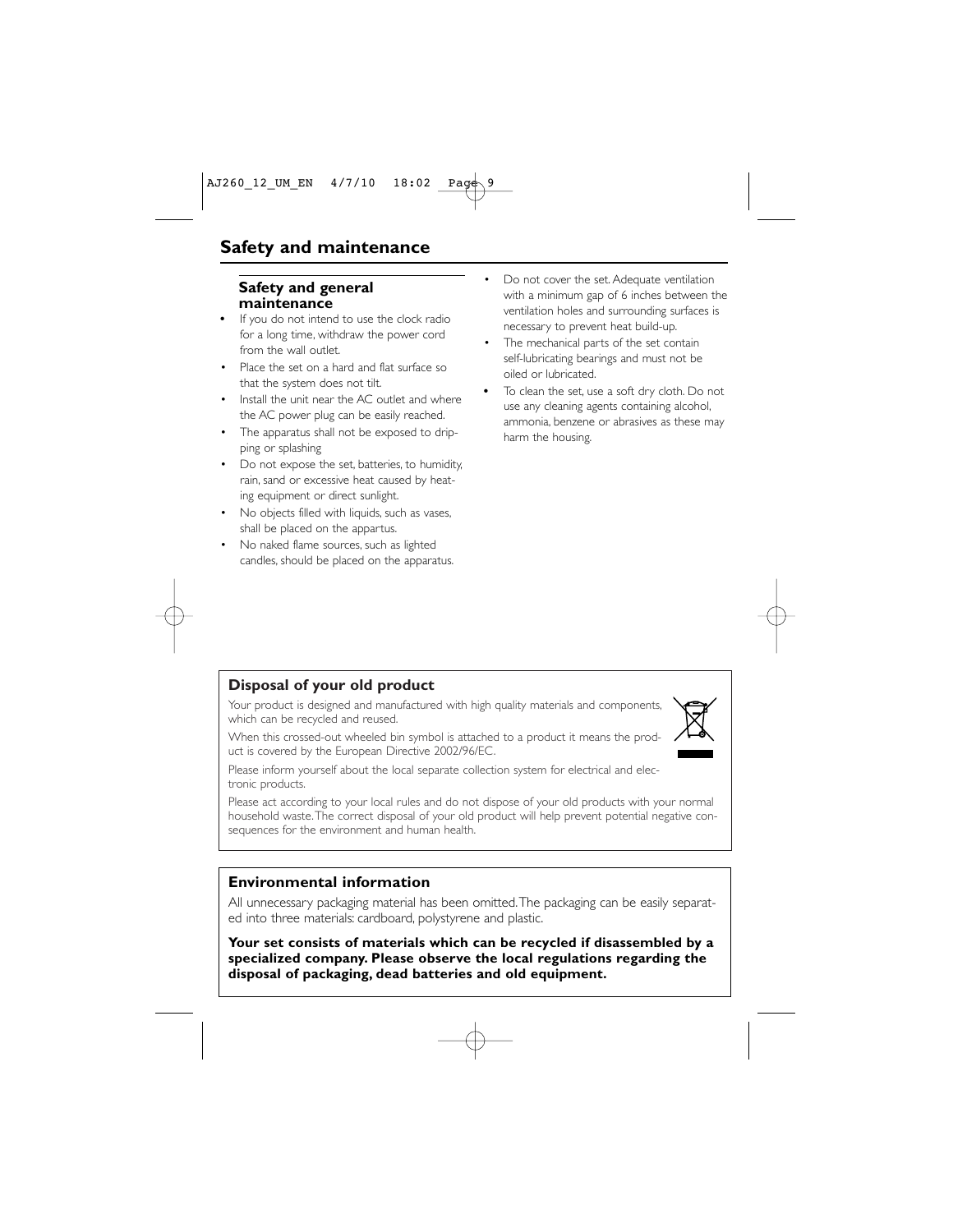*If a fault occurs, first check the points listed below before taking the set for repair. If you are unable to remedy a problem by following these hints, consult your dealer or service center.*

*WARNING: Do not open the set as there is a risk of electric shock. Under no circumstances should you try to repair the set yourself, as this will invalidate the warranty.*

#### **No sound.**

- Volume not adjusted.
- Adjust the VOLUME.

#### **Display error / no reaction to any controls.**

- Electrical malfunction
- Press RESET hole on the bottom of the set with a ball pen.

#### **Occasional crackling sound during FM broadcast.**

- Weak signal.
- Extend the pigtail antenna fully.

#### **The alarm does not function.**

- Alarm time not set.
- See section on **Setting alarm time**.
- Alarm mode not selected.
- See section on **Setting alarm mode**.
- Volume too low for radio.
- Increase the volume.

# **Notes for battery disposal**

Your product contains batteries covered by the European Directive 2006/66/EC, which cannot be disposed with normal household waste. Please inform yourself about the local rules on separate collection of batteries because correct disposal helps to prevent negative consequences for the environmental and human health.

# **CAUTION**

**High voltage! Do not open.You run the risk of getting an electric shock.The machine does not contain any user-serviceable parts. Modification of the product could result in hazardous radiation of EMC or other unsafe operation.**

#### **The time searched by RCC is not my local time**

- When the set is reset or power is disconneted/disrupted, RCC time is Central European time.
- Adjust the time to your local time. See "**Manual setting**"

#### **Note:**

After the time is adjusted to your local time, RCC will regularly auto update to your local time

#### **The main unit cannot read or update outdoor temperatuare from the sensor**

- No signal or weak signal.
- Reset both the main unit and the sensor. Or improve the sensor reception. See " **Using the sensor to detect outdoor temperature**".